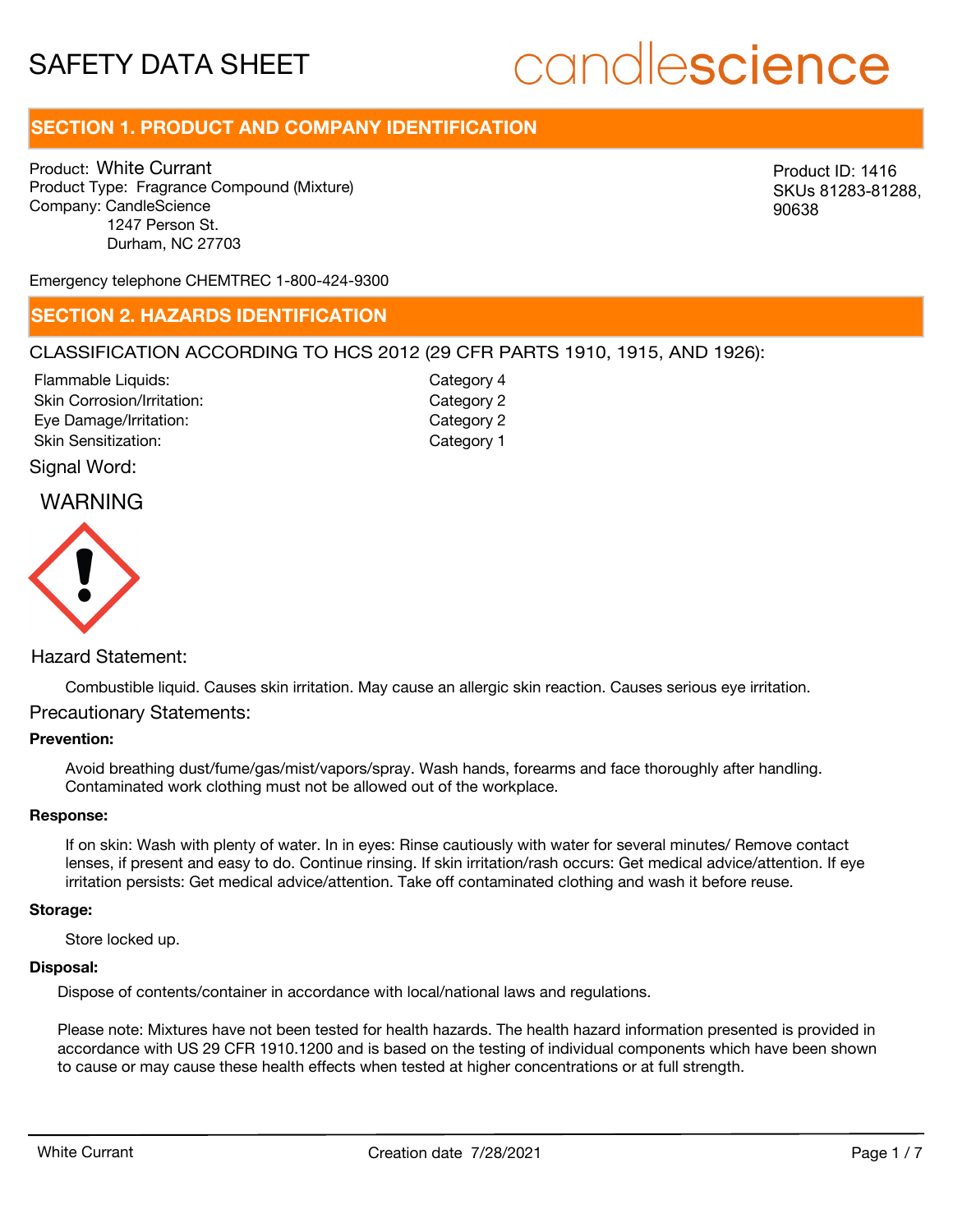# candlescience

## **SECTION 3. COMPOSITION/INFORMATION ON INGREDIENT**

| Hazardous components                              | CAS No.        | Weight %  |
|---------------------------------------------------|----------------|-----------|
| Benzyl benzoate                                   | 120-51-4       | $10 - 30$ |
| dl-Citronellol                                    | 106-22-9       | $10 - 30$ |
| Citral                                            | 5392-40-5      | $5 - 10$  |
| beta-Pinene                                       | $127 - 91 - 3$ | $1 - 5$   |
| 2,4-dimethylcyclohex-3-ene-1-carbaldehyde         | 68039-49-6     | $1 - 5$   |
| 1-2,6,6-trimethyl-3-cyclohexen-1-yl-2-buten-1-one | 57378-68-4     |           |

### **SECTION 4. FIRST AID MEASURES**

#### Inhalation:

Remove person to fresh air and keep comfortable for breathing.

#### Skin contact:

Wash skin with plenty of water. Take off contaminated clothing. If skin irritation occurs: Get medical advice/attention. If skin irritation or rash occurs: Get medical advice/attention.

#### Eye contact:

Rinse eyes with water as a precaution. Rinse cautiously with water for several minutes. Remove contact lenses, if present and easy to do. Continue rinsing. If eye irritation persists: Get medical advice/attention.

#### Ingestion:

Call a physician or poison control center immediately. Rinse mouth Do not induce vomiting. If vomiting occurs, keep head low so that stomach content doesn't get into the lungs.

#### Most important symptoms:

May cause an allergic skin reaction. Causes serious eye irritation.

#### Indication of immediate medical attention:

Treat symptomatically.

#### General information:

No additional information available.

## **SECTION 5. FIREFIGHTING MEASURES**

#### Suitable extinguishing media:

Foam, carbon dioxide, or dry chemical.

#### Unsuitable extinguishing media:

Avoid use of water in extinguishing fires.

#### Specific hazards:

During fire, gases hazardous to health may be formed. Do not allow run-off from fire fighting to enter drains or water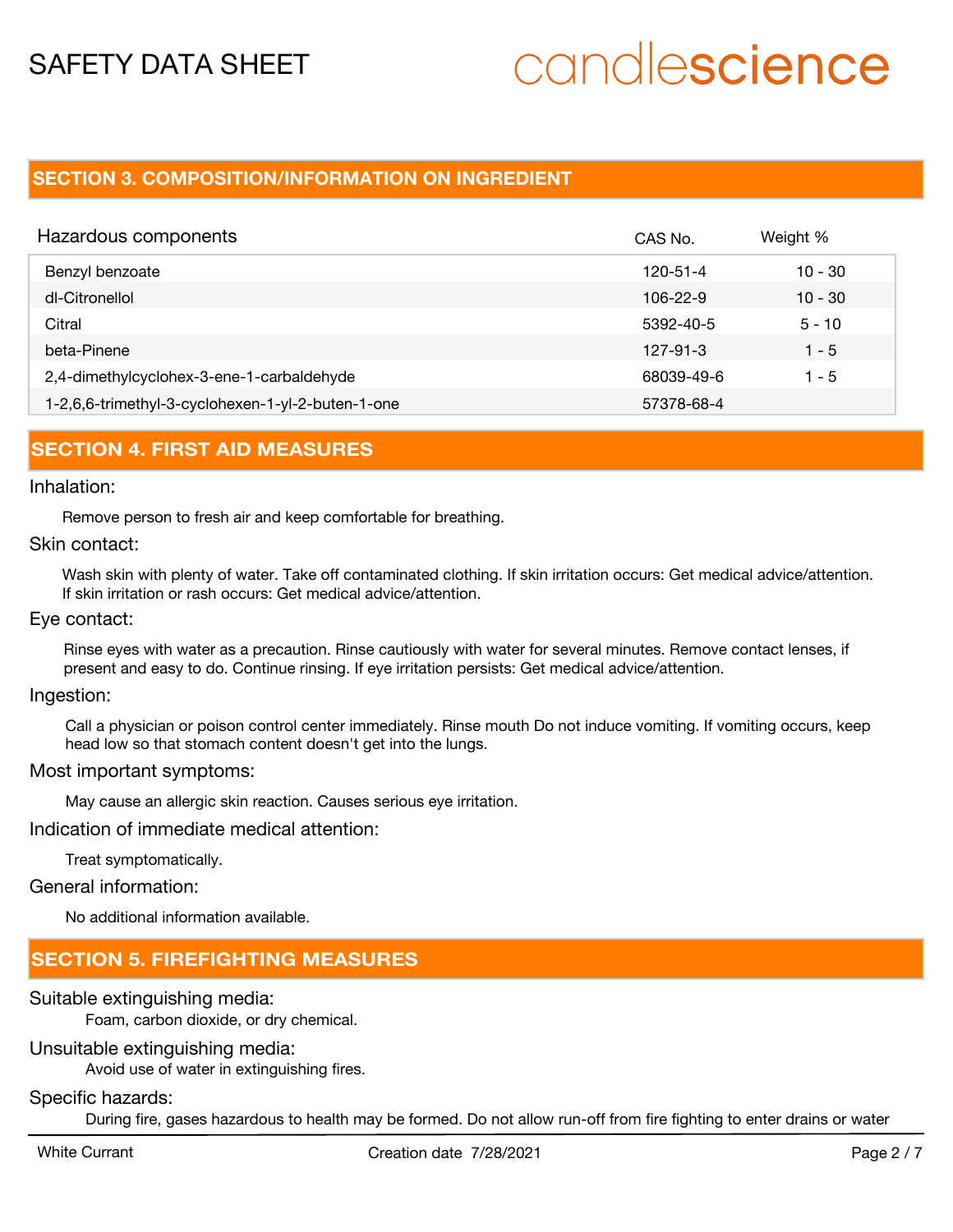# candlescience

courses.

### Special fire fighting procedures:

Wear self-contained breathing apparatus for firefighting. Move containers from fire area if it can be done safely. Use water spray jet to protect personnel and to cool endangered containers.

### **SECTION 6. ACCIDENTAL RELEASE MEASURES**

#### Personal precautions, protective equipment and emergency procedures:

Evacuate personnel to safe areas. Remove all sources of ignition. Ensure adequate ventilation. Keep people away from and upwind of spill/leak. Wear appropriate protective equipment and clothing during clean-up.

#### Environmental precautions:

Do not allow to enter into soil/subsoil. Do not allow to enter into surface water or drains. Dispose of in accordance with local regulations. Local authorities should be advised if significant spillage cannot be contained.

#### Methods and materials for containment and cleaning up:

Soak up with inert absorbent material (e.g. sand, silica gel, vermiculite). Keep in suitable and closed containers for disposal. Clean contaminated floors and objects thoroughly while observing environmental regulations.

# **SECTION 7. HANDLING AND STORAGE**

#### Precautions for safe handling:

Avoid contact with skin and eyes. Avoid prolonged inhalation of vapors. Wash hands and other exposed areas with mild soap and water before eating, drinking or smoking and when leaving work. Handle in accordance with good industrial hygiene and safety practices.

#### Conditions for safe storage, including any incompatibilities:

Store in tightly closed and upright container in a cool, dry, ventilated area. Store away from light, heat, and sources of ignition.

## **SECTION 8. EXPOSURE CONTROLS/PERSONAL PROTECTION**

#### Exposure Guidelines:

ACGIH: dl-Citronellol (CAS 106-22-9) TWA 5 ppm

ACGIH: beta-Pinene (CAS 127-91-3) TWA 20 ppm

ACGIH: Citral (CAS 5392-40-5) TWA 5 ppm

#### Appropriate Engineering Controls:

#### **Ventilation:**

Use engineering controls to maintain airborne levels below exposure limit requirements or guidelines. If there are no applicable exposure limit requirements or guidelines, use only with adequate ventilation. Local exhaust ventilation may be necessary for some operations.

#### Personal Protective Equipment:

#### **Eye protection:**

Ensure that eyewash stations and safety showers are close to the workstation location. Chemical resistant goggles must be worn.

#### **Hand protection:**

Wear chemical resistant gloves suitable for this material as determined by a hazard assessment. Gloves should be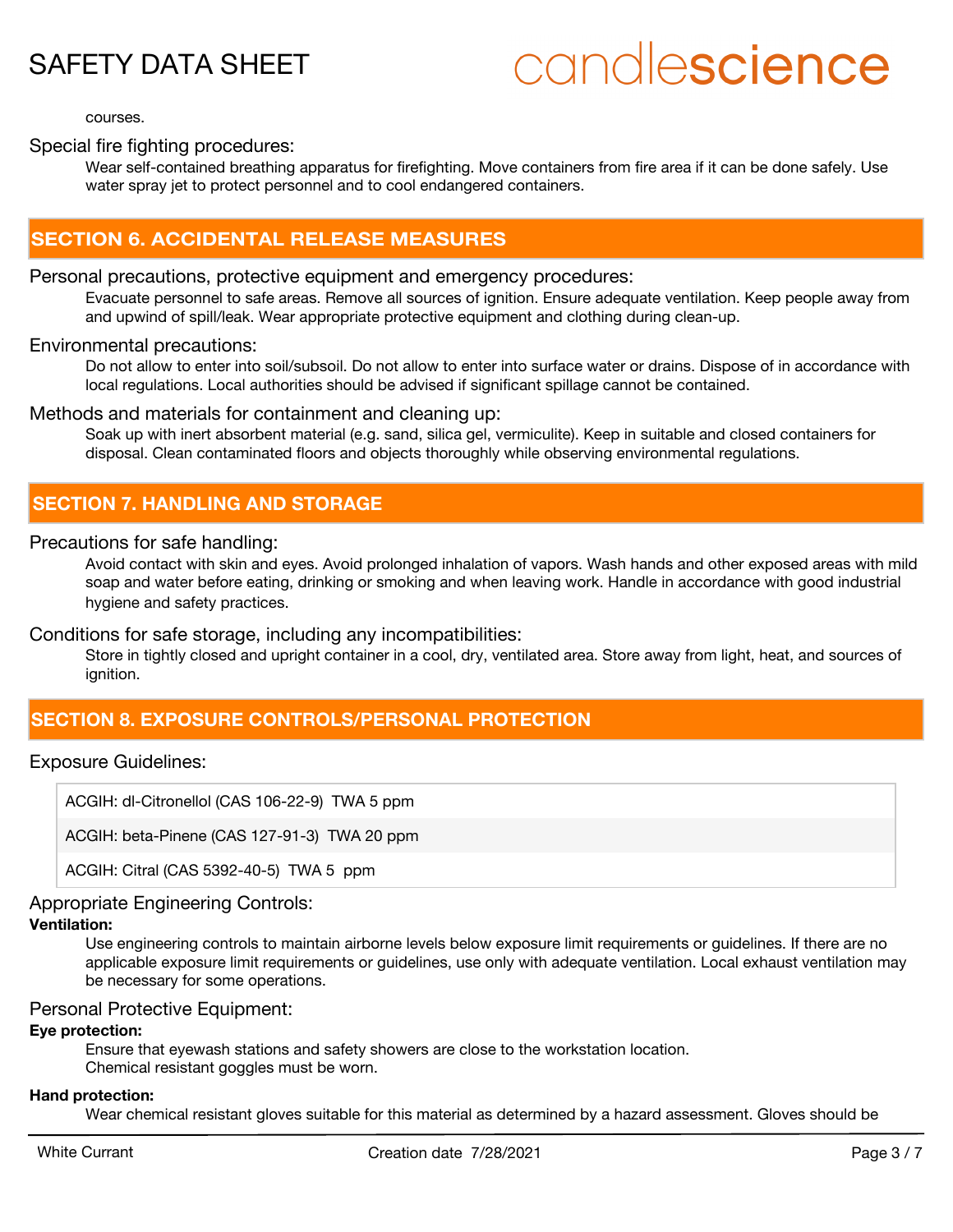# candlescience

discarded and replaced if there is any indication of degradation or chemical breakthrough.

#### **Skin and body protection:**

Wear protective clothing suitable for this material as determined by a hazard assessment.

#### **Respiratory protection:**

Respiratory protection should be worn when workplace exposures exceed exposure limit requirements or guidelines. If there are no applicable exposure limits or guidelines, use an approved respirator where there is a potential for adverse effects, including but not limited to respiratory irritation or odor, where indicated or required by the exposure assessment. Selection of air-purifying or positive-pressure supplied air will depend on the results of the exposure assessment which includes an evaluation of the specific operations and the actual or potential airborne concentrations. The type of cartridge or filter to be used must be selected and approved for the chemical, class, or classes of chemicals likely to be encountered in the workplace. For emergency conditions, use an approved positive-pressure self-contained breathing apparatus.

#### **General hygiene considerations:**

Handle in accordance with good industrial hygiene and safety practice. Remove contaminated clothing and protective equipment before entering eating areas. Wash hands before breaks and immediately after handling the product.

## **SECTION 9. PHYSICAL AND CHEMICAL PROPERTIES**

| Appearance:                                   | Liquid                    |
|-----------------------------------------------|---------------------------|
| Color:                                        | Colorless to light yellow |
| Odor:                                         | Characteristic            |
| Odor threshold:                               | N/A                       |
| pH:                                           | N/A                       |
| Melting point:                                | N/A                       |
| Boiling point:                                | N/A                       |
| Flashpoint:                                   | 72.8 °C<br>163 °F         |
| Evaporation Rate (Butyl Acetate = 1): $N/A$   |                           |
| Flammability (solid, gas):                    | N/A                       |
| Upper lower flammability or explosive limits: | N/A                       |
| Vapor density (Air=1):                        | N/A                       |
| Vapor pressure:                               | N/A                       |
| Specific gravity (H2O=1):                     | $0.9730 - 1.0030$         |
| Solubility in water:                          | N/A                       |
| Solubility in other solvents:                 | N/A                       |
| Partition coefficient: n-octanol/water:       | N/A                       |
| Auto-ignition temperature:                    | N/A                       |
| Decomposition temperature:                    | N/A                       |
| Kinematic viscosity:                          | N/A                       |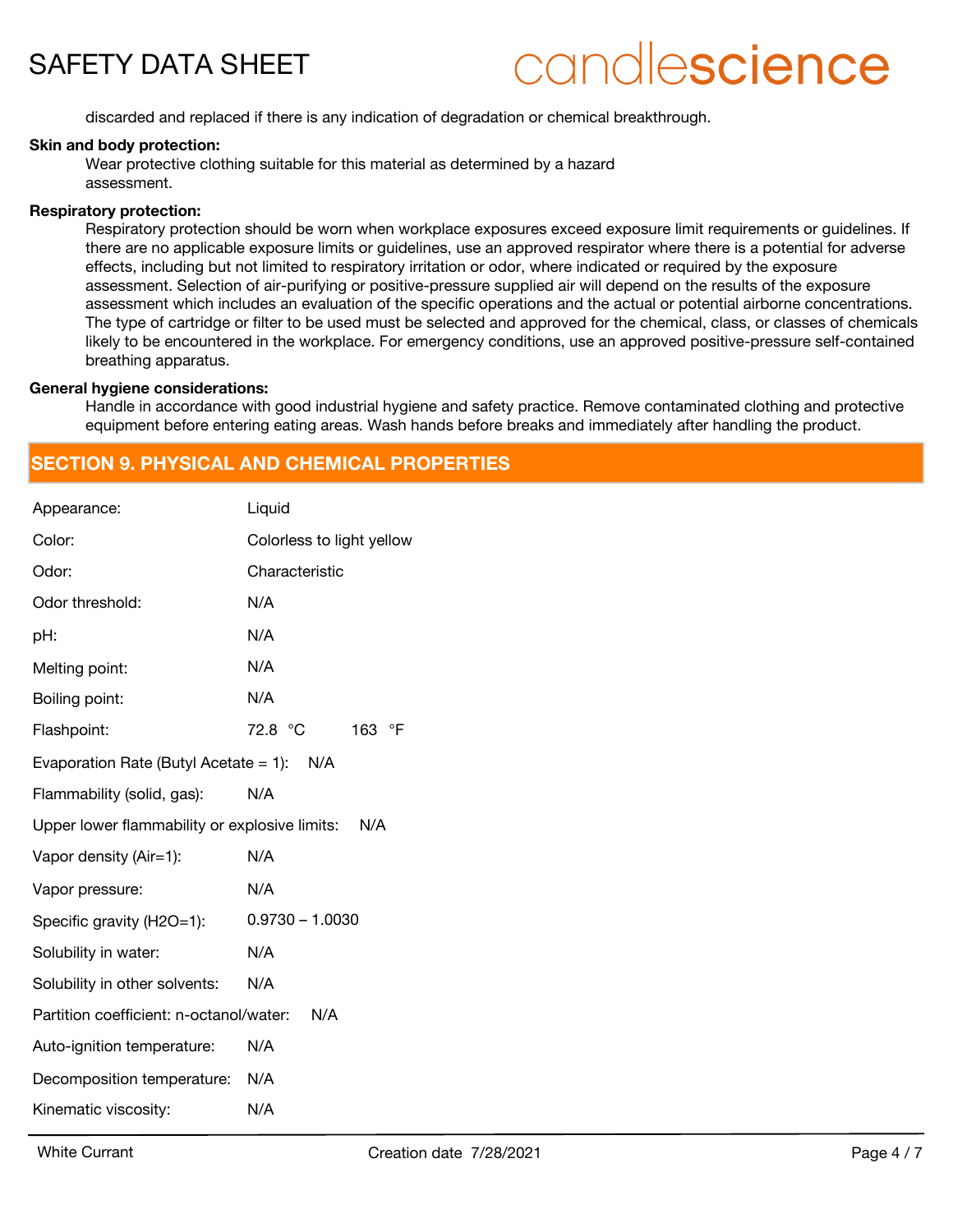# candlescience

| Dynamic viscosity:    | N/A |
|-----------------------|-----|
| Explosive properties: | N/A |
| Oxidizing properties: | N/A |
| Refractive index:     | N/A |

# **SECTION 10. STABILITY AND REACTIVITY**

#### **Chemical stability:**

The product is stable and non-reactive under normal conditions of use, storage and transport.

#### **Possibility of hazardous reactions:**

Material is stable under normal conditions.

#### **Conditions to avoid:**

Heat, flames and sparks. Temperature extremes and direct sunlight.

#### **Incompatible materials:**

Strong oxidizing agents. Strong acids. Strong Bases.

#### **Hazardous decomposition products:**

No hazardous decomposition products are known.

# **SECTION 11. TOXICOLOGICAL INFORMATION**

#### **Acute oral toxicity:**

3450 mg/kg

#### **Acute dermal toxicity:**

2650 mg/kg

#### **Acute inhalation toxicity:**

No data available.

#### **Skin corrosion/irritation:**

Causes skin irritation.

#### **Serious eye damage/eye irritation:**

Causes serious eye irritation.

#### **Respiratory or skin sensitization:**

May cause an allergic skin reaction.

#### **Mutagenicity:**

No data available.

#### **Reproductive toxicity:**

No data available.

#### **Carcinogenicity:**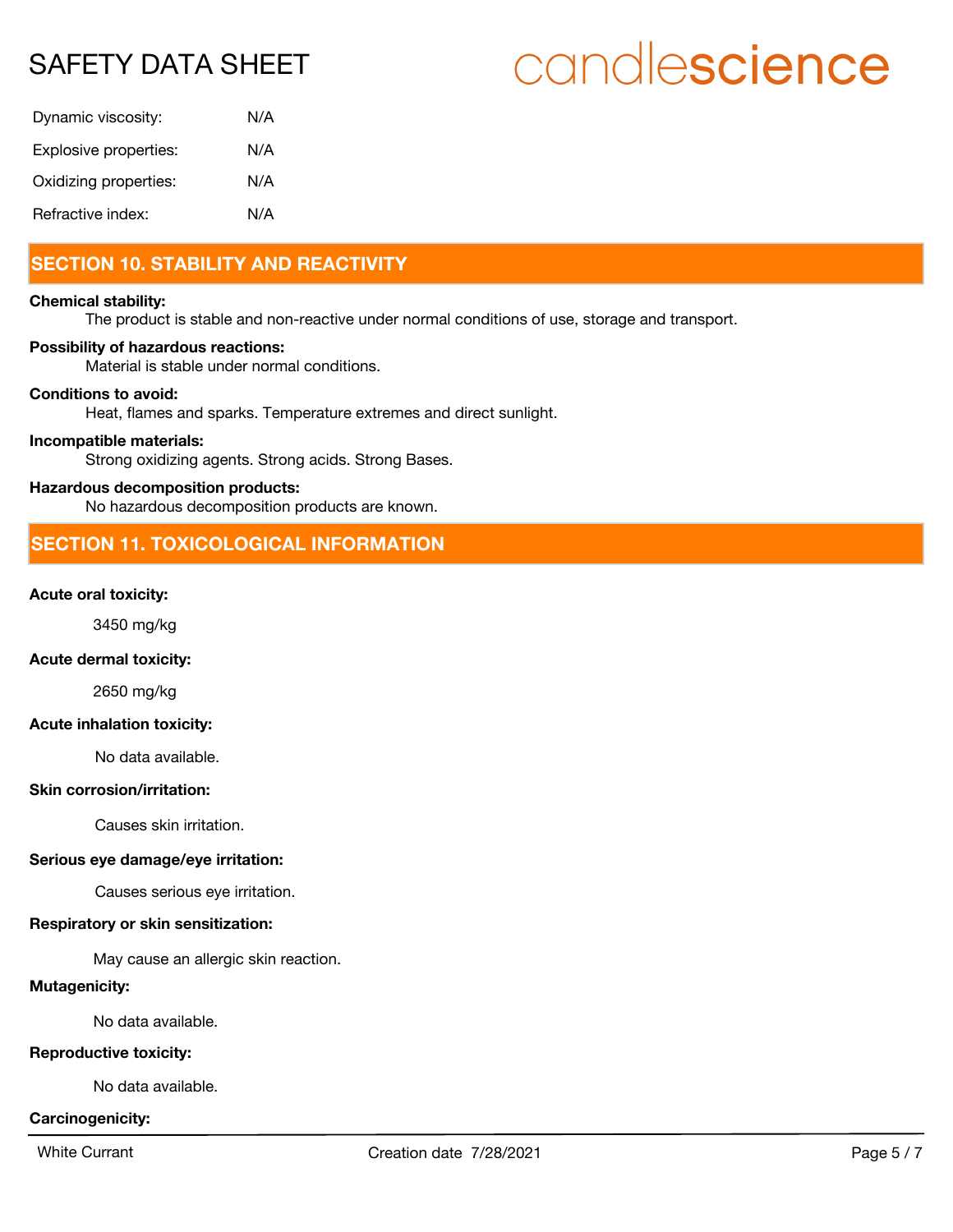# candlescience

#### No data available.

Please note: Mixtures have not been tested for health hazards. The health hazard information presented is provided in accordance with US 29 CFR 1910.1200 and is based on the testing of individual components which have been shown to cause or may cause these health effects when tested at higher concentrations or at full strength.

### **SECTION 12. ECOLOGICAL INFORMATION**

#### **Ecotoxicity:**

This product is not considered harmful to aquatic organisms or to cause long-term adverse effects in the environment.

#### **Persistence and Degradability:**

No data available.

#### **Bioaccumulation:**

No data available.

#### **Other Adverse Effects:**

No data available.

### **SECTION 13. DISPOSAL CONSIDERATIONS**

#### **Disposal instructions:**

Collect and reclaim or dispose in sealed containers at licensed waste disposal site. Do not allow this material to drain into sewers/water supplies. Do not contaminate ponds, waterways or ditches with chemical or used container. Dispose of contents/container in accordance with local/regional/national/international regulations.

#### **Local disposal regulations:**

Dispose in accordance with all applicable regulations.

#### **Hazardous waste code:**

The waste code should be assigned in discussion between the user, the producer and the waste disposal company.

#### **Waste from residues/unused products:**

Dispose of in accordance with local regulations. Empty containers or liners may retain some product residues. This material and its container must be disposed of in a safe manner.

#### **Contaminated packaging:**

Since emptied containers may retain product residue, follow label warnings even after container is emptied. Empty containers should be taken to an approved waste handling site for recycling or disposal.

| <b>SECTION 14. TRANSPORT INFORMATION</b> |                                                                        |  |  |
|------------------------------------------|------------------------------------------------------------------------|--|--|
| <b>IATA UN Number:</b>                   | 3082                                                                   |  |  |
| IATA UN Proper Shipping Name:            | Environmentally hazardous substances, liquid, n.o.s. (BENZYL BENZOATE) |  |  |
| <b>IATA Transport Hazard Class:</b>      | 9                                                                      |  |  |
| <b>IATA Packing group:</b>               | Ш                                                                      |  |  |
| <b>IATA Environmental Hazards:</b>       | N/A                                                                    |  |  |
| <b>IATA ERG Codes:</b>                   | N/A                                                                    |  |  |
| <b>IATA Special Precautions:</b>         | N/A                                                                    |  |  |